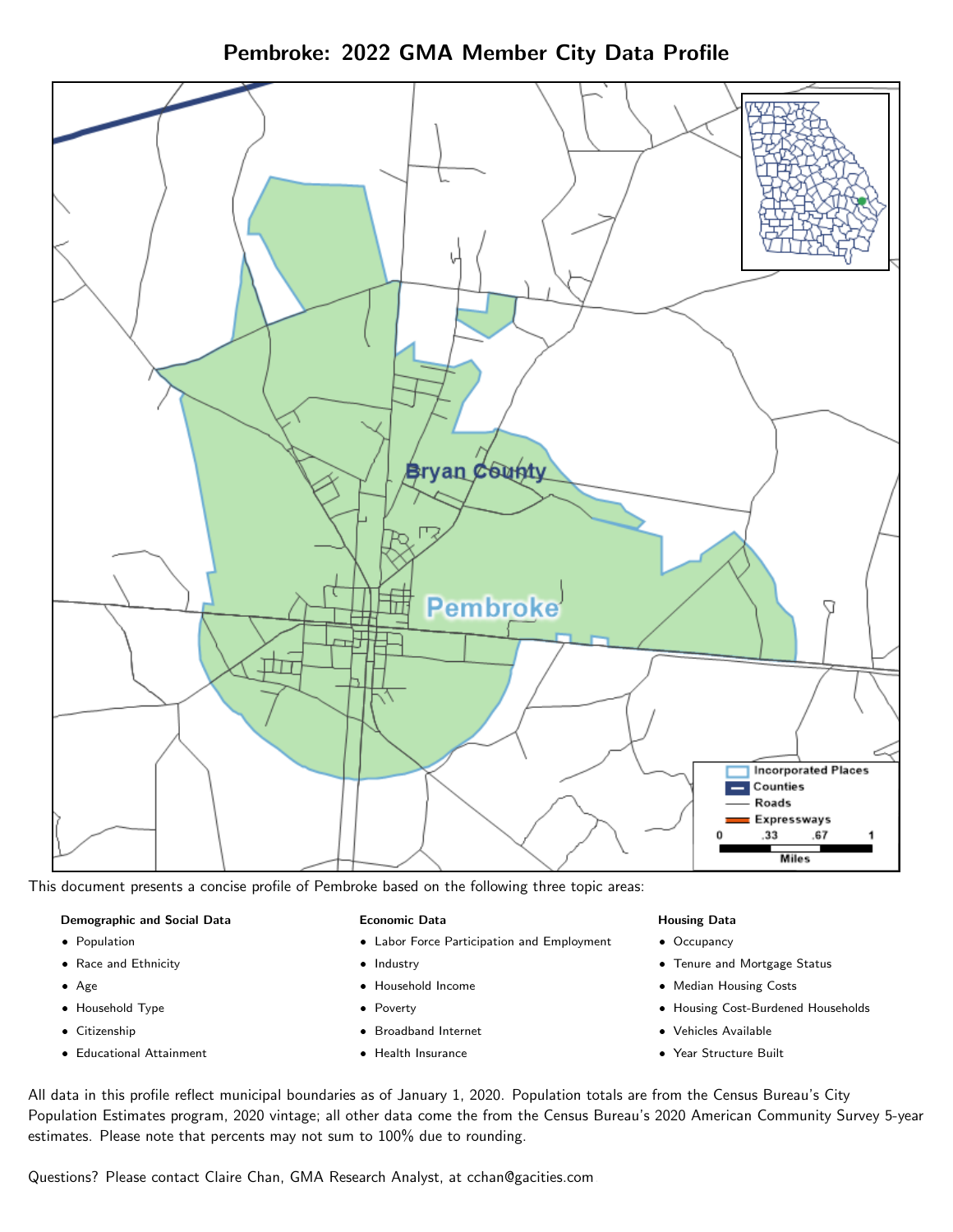# Pembroke: Demographic and Social



Age 0% 2% 4% 6% 8% Male **Female** 8% 6% 4% 2% 85 and over 80-84 75-79 70-74 65-69 60-64 55-59 50-54 45-49 40-44 35-39 30-34 25-29 20-24 15-19  $10-14$ 5-9 Under 5

Native Born 99% Naturalized 1%

#### Source: American Community Survey, 2020 5-year estimates, table B05002 Source: American Community Survey, 2020 5-year estimates, table B15002

Race and Ethnicity



Source: U.S. Census Bureau, City Population Estimates, 2020 vintage Source: American Community Survey, 2020 5-year estimates, table B03002

## Household Type



Source: American Community Survey, 2020 5-year estimates, table B01001 Source: American Community Survey, 2020 5-year estimates, table B11001

### Educational Attainment





**Citizenship**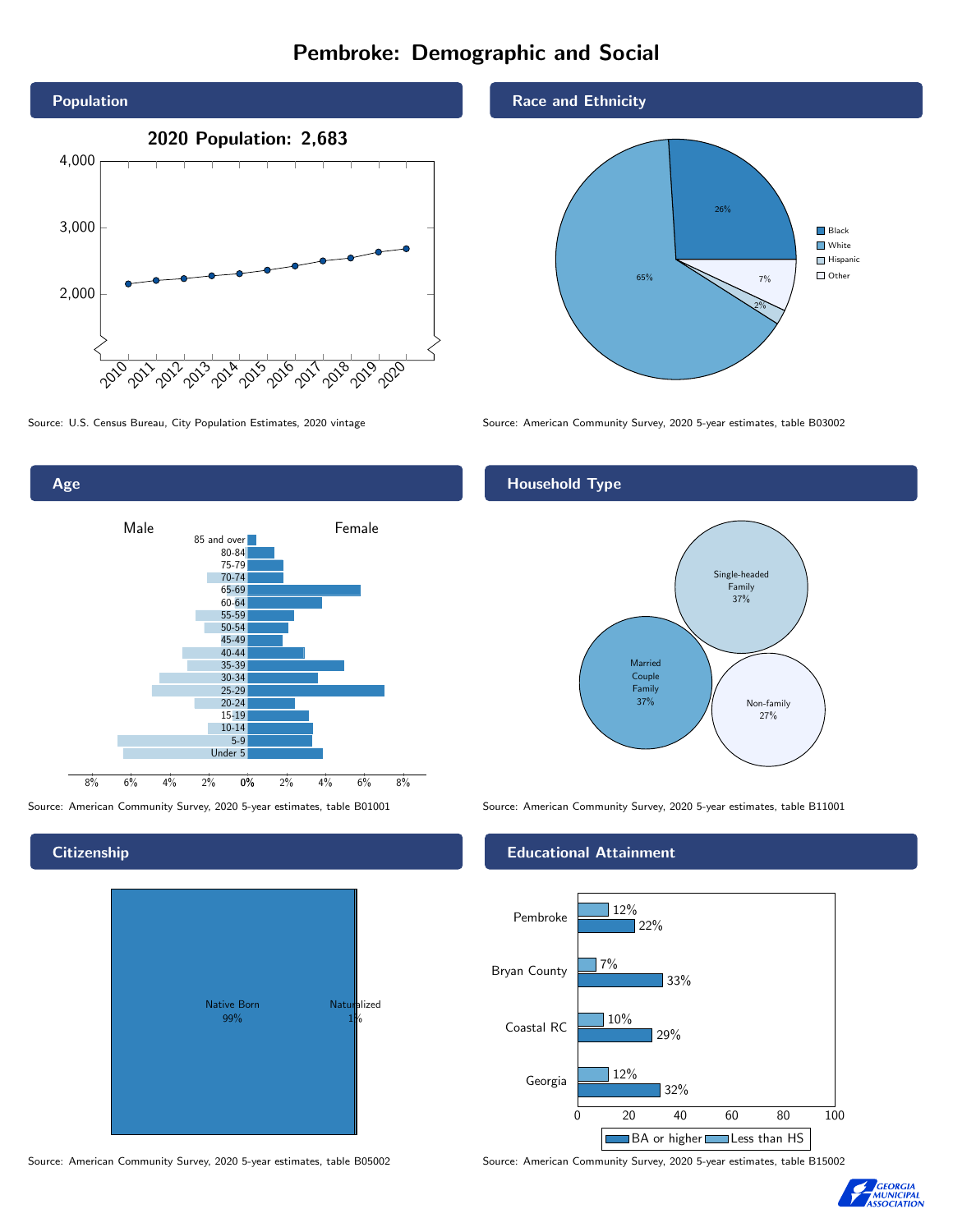## Pembroke: Economic



Source: American Community Survey, 2020 5-year estimates, table B23001 Note: Unemployment rate is based upon the civilian labor force.



Source: American Community Survey, 2020 5-year estimates, tables B19013 and B19025 Source: American Community Survey, 2020 5-year estimates, table B17010



Source: American Community Survey, 2020 5-year estimates, table B28002 Source: American Community Survey, 2020 5-year estimates, table B18135

Industry

Poverty

| Agriculture, forestry, fishing and hunting, and mining      | $1\%$ |
|-------------------------------------------------------------|-------|
| Construction                                                | 6%    |
| Manufacturing                                               | 3%    |
| <b>Wholesale Trade</b>                                      | 6%    |
| Retail Trade                                                | 8%    |
| Transportation and warehousing, and utilities               | 8%    |
| Information                                                 | $4\%$ |
| Finance and insurance, real estate, rental, leasing         | 3%    |
| Professional, scientific, mgt, administrative, waste mgt    | 9%    |
| Educational services, and health care and social assistance | 21%   |
| Arts, entertainment, recreation, accommodation, food        | 11%   |
| service                                                     |       |
| Other services, except public administration                | 5%    |
| Public administration                                       | 14%   |

Source: American Community Survey, 2020 5-year estimates, table C24030



## **Health Insurance**